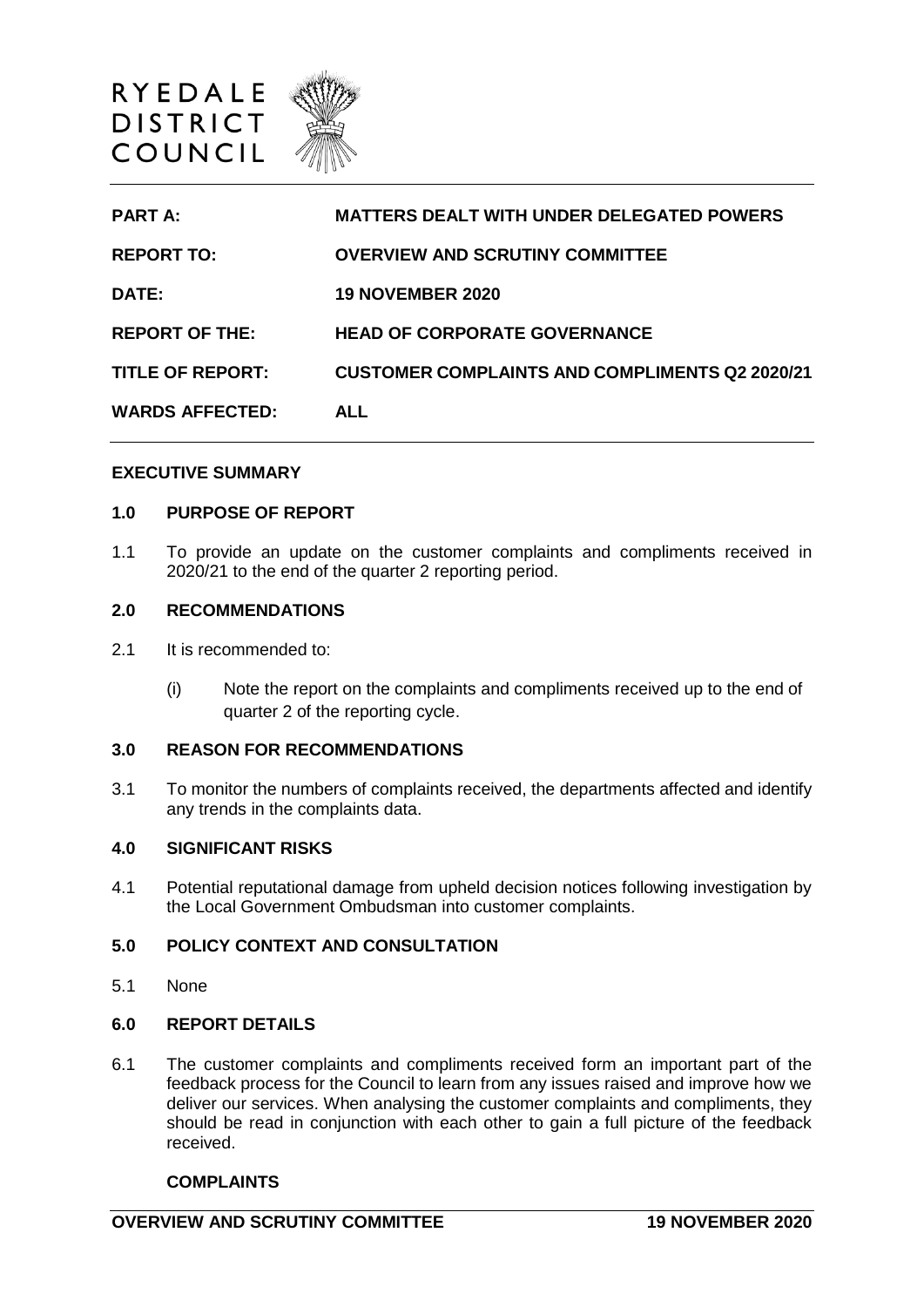- 6.2 The Council operates a two stage internal complaints process to respond to the issues raised by complainants. The first stage is an initial response by the applicable line manager or service unit manager. If the complainant is not satisfied with the response they receive, then they can move to Stage 2, which is investigated and answered by the relevant Head of Service.
- 6.3 Following this Stage 2 response, there is the option to then go to the Local Government and Social Care Ombudsman if they remain dissatisfied. The Ombudsman is a free and impartial service, but will generally only consider complaints that have been through the internal two stage process at the Council first.
- 6.4 The table below compares the number of corporate complaints received by service area in the 2020/21 year to date to the same time period in 2019/20.

|                                         | 2020/21           |             | 2019/20           |            |
|-----------------------------------------|-------------------|-------------|-------------------|------------|
| <b>Department</b>                       | <b>Complaints</b> |             | <b>Complaints</b> |            |
|                                         | received          | Average     | received          | Average    |
|                                         | from              | response    | from              | response   |
|                                         | 01/04/2020        | time        | 01/04/2019        | time       |
|                                         | to                |             | to                |            |
|                                         | 30/09/2020        |             | 30/09/2019        |            |
| <b>Community Team</b>                   | 0                 | N/A         | 4                 | 4.5 days   |
| <b>Corporate Governance</b>             | 0                 | N/A         | 0                 | N/A        |
| <b>Customer Services</b>                | $\overline{2}$    | 5.50 days   |                   | 5 days     |
| <b>Economic Development</b>             | $\overline{2}$    | 11.50 days  | 0                 | N/A        |
| <b>Environmental Health</b>             | 1                 | 5 days      |                   | 16 days    |
| <b>Facilities</b>                       | $\overline{0}$    | N/A         | 0                 | N/A        |
| <b>Forward Planning</b>                 | 0                 | N/A         | 0                 | N/A        |
| Housing                                 | 3                 | 9 days      | 3                 | 9.67 days  |
| <b>Human Resources</b>                  | $\overline{0}$    | N/A         | 0                 | N/A        |
| <b>ICT</b>                              | 0                 | N/A         | 0                 | N/A        |
| Legal                                   | 0                 | N/A         | 1                 | 11 days    |
| Other                                   | 1                 | 15 days     | $\overline{0}$    | N/A        |
| <b>Planning and Regulatory Services</b> | $\overline{2}$    | 5.50 days   | 10                | 17.10 days |
| <b>Revenues and Benefits</b>            | 5                 | 5.80 days   | 5                 | 3.80 days  |
| Ryecare                                 | 0                 | N/A         | 0                 | N/A        |
| <b>Streetscene</b>                      | 8                 | 5.33 days   | 10                | 4.30 days  |
| <b>TOTAL</b>                            | 24                | $6.79$ days | 35                | 9.03 days  |

- 6.5 The number of complaints received so far in 2020/21 is significantly lower than the number received at the same time last year. It is felt that the lockdown period has led to a reduction in citizens contacting the authority generally for non-emergency enquiries.
- 6.6 From the complaints received this year, twenty three (96%) have been dealt with under stage 1 of the complaints process, with just one complaint in this time period remaining dissatisfied at stage 1 and advancing on to stage 2.
- 6.7 The average response time for stage 1 complaints in the year to date is 6.79 working days. This is an improvement in response time of 2.24 days in comparison to the same period last year and is within the 15 day maximum turnaround time for complaint responses that require further investigation to provide a full response to. The one Stage 2 complaint received was responded to in 9 working days. The high response rate for the complaints received in Economic Development was down to one complaint that took 17 days to respond and an other complaint that took 15 days to respond to. These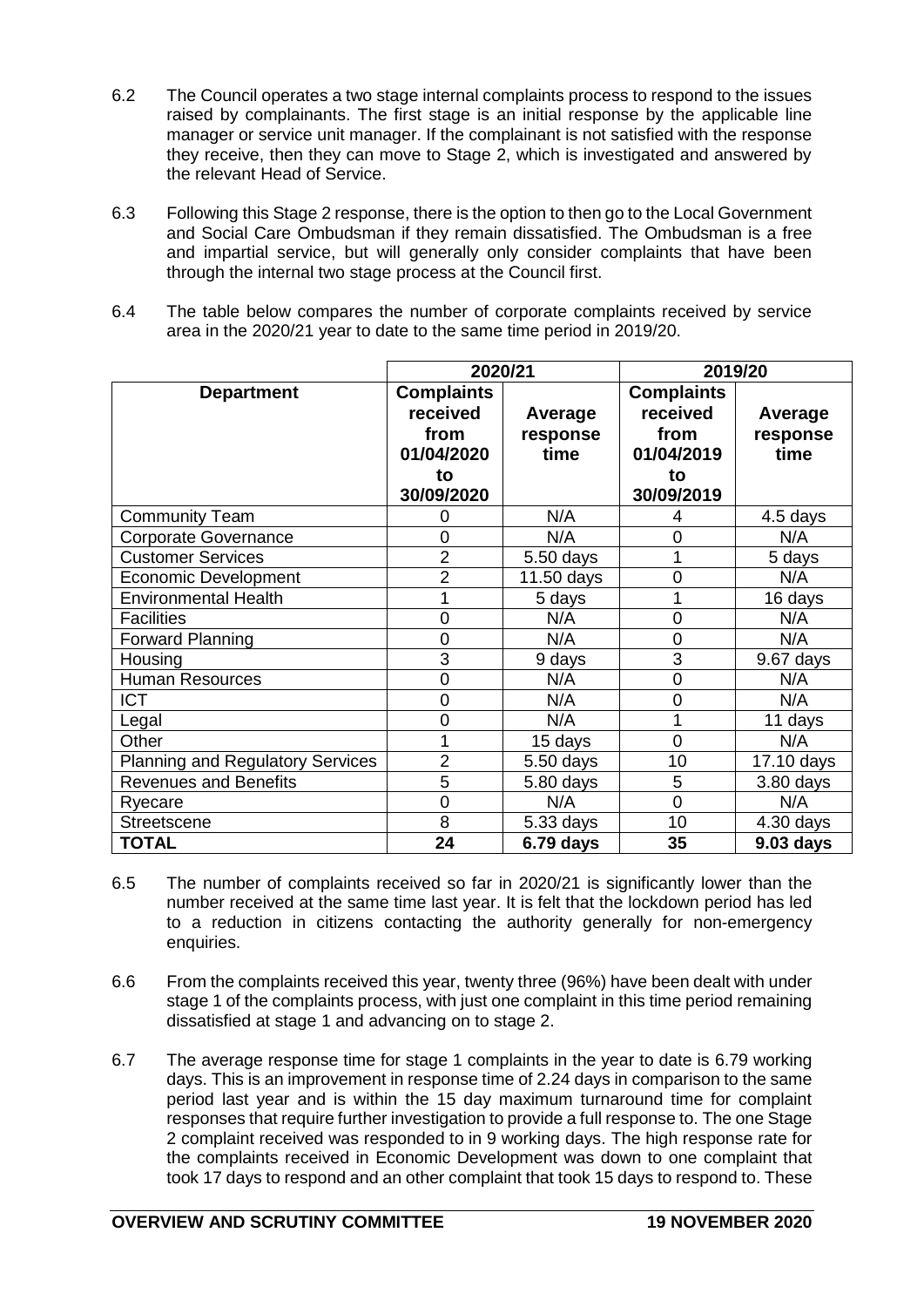were both delayed due to the enquiries that had to be undertaken to gather further information into the complaints.

6.8 Examples of the lessons learned from the complaints received up to the end of quarter 2 this year are included at Appendix 2 to show the actions taken to remedy complaints received.

## **COMPLIMENTS**

6.9 The number of service compliments received in the 2020/21 year up to the end of September 2020 and a comparison with the 2019/20 is as follows:

| <b>Department</b>                | 2020/21 compliments<br>received from 01/04/2020 to | 2019/20 compliments<br>received from 01/04/2019 to |
|----------------------------------|----------------------------------------------------|----------------------------------------------------|
|                                  | 30/09/2020                                         | 30/09/2019                                         |
| <b>Business Support Grants</b>   | 12                                                 |                                                    |
| (Economic Development /          |                                                    |                                                    |
| <b>Revenues and Benefits)</b>    |                                                    |                                                    |
| <b>Community Team</b>            | 3                                                  | 0                                                  |
| Corporate Governance (was        | 0                                                  | 3                                                  |
| <b>Business &amp; Democracy)</b> |                                                    |                                                    |
| <b>Customer Services</b>         | 5                                                  |                                                    |
| <b>Environmental Health</b>      | 0                                                  | 0                                                  |
| <b>Facilities</b>                | 2                                                  | 7                                                  |
| Forward Planning                 | $\Omega$                                           | $\overline{0}$                                     |
| Housing                          | 3                                                  | 2                                                  |
| <b>Human Resources</b>           | 0                                                  | $\overline{0}$                                     |
| <b>ICT</b>                       | O                                                  | $\overline{0}$                                     |
| Legal                            | 0                                                  | $\overline{0}$                                     |
| Other                            | 0                                                  | $\overline{0}$                                     |
| Planning and Regulatory          | 0                                                  |                                                    |
| <b>Services</b>                  |                                                    |                                                    |
| <b>Revenues and Benefits</b>     | 5                                                  | $\overline{2}$                                     |
| Ryecare                          |                                                    | 3                                                  |
| <b>Streetscene</b>               | 26                                                 | $\mathbf 0$                                        |
| <b>TOTAL</b>                     | 57                                                 | 19                                                 |

- 6.10 The main topics of the compliments received by citizens during the year so far relate to support given in the response to Covid-19, in particular the grant help for local businesses, the work of Streetscene in continuing to provide refuse and recycling collections and providing temporary accommodation for those who had become homeless during the pandemic.
- 6.11 Examples of some of the compliments include:

"I would like to thank you for the grant issued to us recently. It is a much needed lifeline and greatly appreciated."

"We've lived in countless places and I've never known bin men as brilliant as the ones here are. They're always accommodating and helpful. A breath of fresh air and a credit to the Council."

"I would like to take this opportunity to say a really big thank you to your recycle team."

"Thank you so much for all your assistance, and patience! This will make a massive difference, to us and our clients, and it would not have happened without your help. I